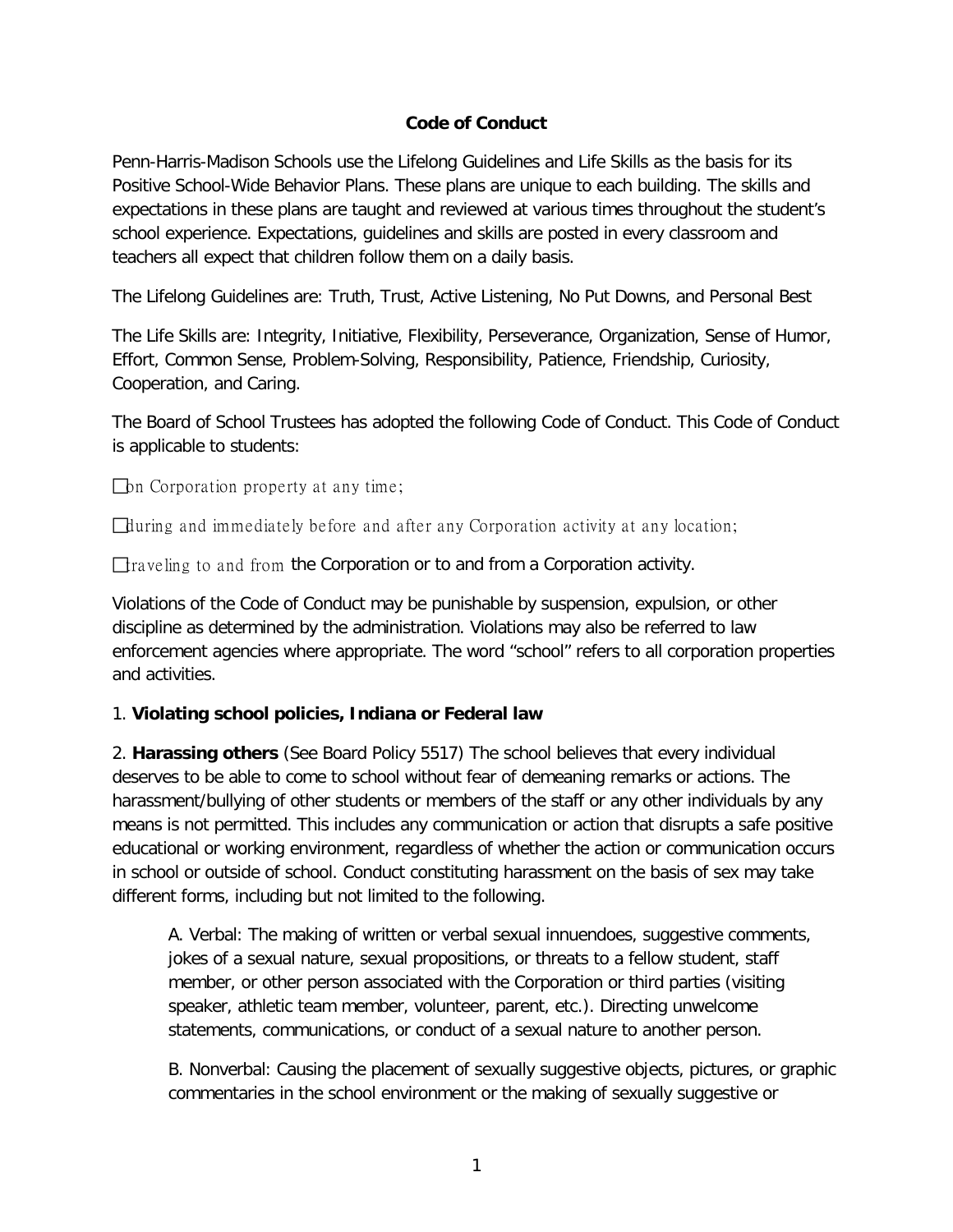insulting gestures, sounds, leering, whistling, etc., to a fellow student, staff member, or other person associated with the Corporation or third parties.

C. Physical Contact: Threatening or causing unwanted touching or contact of a sexual nature, or attempts at same, including patting, pinching, brushing the body, or coerced sexual activity with a fellow student, staff member, or other person associated with the Corporation, or third parties.

## **Other Protected Forms of Harassment including but not limited to: Race, Color, Religion, National Origin, Age, and Disability**

D. Verbal:

Written or verbal innuendoes, comments, jokes, insults, threats, or disparaging remarks concerning a person's gender, national origin, religious beliefs, etc. toward a fellow student, staff member, or other person associated with the Corporation, or third parties.

Conducting a "campaign of silence" toward a fellow student, staff member, or other person associated with the Corporation, or third parties by refusing to have any form of social interaction with the person.

E. Nonverbal: Placing insulting or threatening objects, pictures, or graphic commentaries in the school environment or making insulting or threatening gestures toward a fellow student, staff member, or other person associated with the corporation, or third parties.

F. Physical Contact: Any intimidating or disparaging action such as hitting, pushing, shoving, or spitting on a fellow student, staff member, or other person associated with the corporation, or third parties.

Any student who believes that he is the victim of any of the above actions or has observed such actions taken by another student, staff member, or other person associated with the corporation, or third parties should make contact with a staff member selected by each building principal with whom the students would most likely be comfortable in discussing a matter of this kind.

The student may make contact either by a written report or by telephone or personal visit. During this contact, the reporting student should provide the name of the person(s) whom he believes to be responsible for the harassment and the nature of the harassing incident(s). A written summary of each such report is to be prepared promptly on the appropriate form available in the school office and a copy forwarded to Dr. Kay Antonelli, Assistant Superintendent.

Each report received by a designated person shall be investigated in a timely and confidential manner. While a charge is under investigation, no information is to be released to anyone who is not involved with the investigation, except as may be required by law or in the context of a legal or administrative proceeding. No one involved is to discuss the subject outside of the investigation.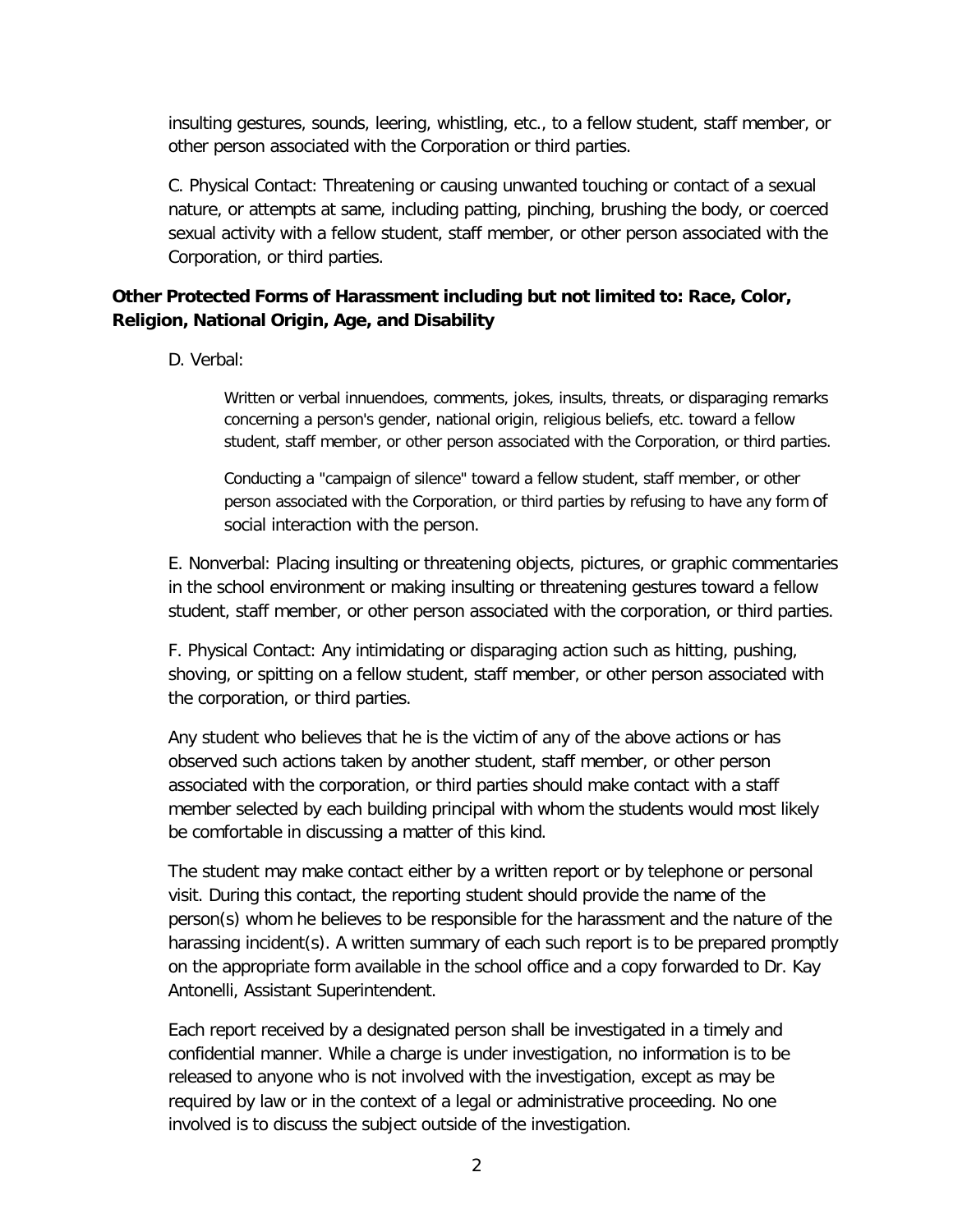The purpose of this provision is to:

- $\Box$  protect the confidentiality of the student who files a complaint;
- $\Box$  encourage the reporting of any incidents of sexual or other forms of harassment;
- $\Box$  protect the reputation of any party wrongfully charged with harassment.

Additional information regarding PHM's Anti-Harassment Policy and the procedures for making and investigation complaints can be found in Board Policy 5517.

3. **Bullying:** (See Board Policy 5517.01) Bullying as defined in State law means overt, unwanted, repeated acts or gestures, including verbal or written communications transmitted in any manner (including digitally or electronically), physical acts committed, aggression, or any other behaviors committed by a student or group of students against another student with the intent to harass, ridicule, humiliate, intimidate, or harm the targeted student and create for the targeted student an objectively hostile school environment. This type of behavior is a form of harassment although it need not be based on any of the legally protected characteristics, such as sex, race, color, national origin, marital status, or disability. It would include but not be limited to such behaviors as stalking, intimidating, menacing, coercion, namecalling, taunting, making threats, and hazing. The prohibition on bullying also applies whenever a student is using data or computer software that is accessed through a computer, computer system, or computer network. These rules may be applied regardless of the physical location in which the bullying behavior occurred, whenever (1) the individual committing the bullying behavior and any of the intended targets of the bullying behavior are both students of the P-HM School Corporation; and (2) disciplinary action is reasonably necessary to avoid substantial interference with school discipline or prevent an unreasonable threat to the rights of others to a safe and peaceful learning environment.

Cyber-bullying: The use of any data or computer software that is accessed through a computer, computer system, or a computer network to convey overt, unwanted, repeated acts or gestures, including verbal or written communications or images transmitted in any manner, aggression, or any other behaviors that are committed by a student or group of students against another student with the intent to harass, ridicule, humiliate, intimidate, or harm the targeted student and create for the targeted student an objectively hostile school environment. These rules may be applied regardless of the physical location in which the bullying behavior occurred, whenever (1) the individual committing the bullying behavior and any of the intended targets of the bullying behavior are both students of the P-H-M School Corporation; and (2) disciplinary action is reasonably necessary to avoid substantial interference with school discipline or prevent an unreasonable threat to the rights of others to a safe and peaceful learning environment.

Any student who believes he has been or is currently the victim of bullying should immediately report the situation to the building administration, or the Superintendent. The student may also report concerns to a teacher or counselor who will be responsible for notifying the appropriate administrator or school board official. Complaints against the building principal should be filed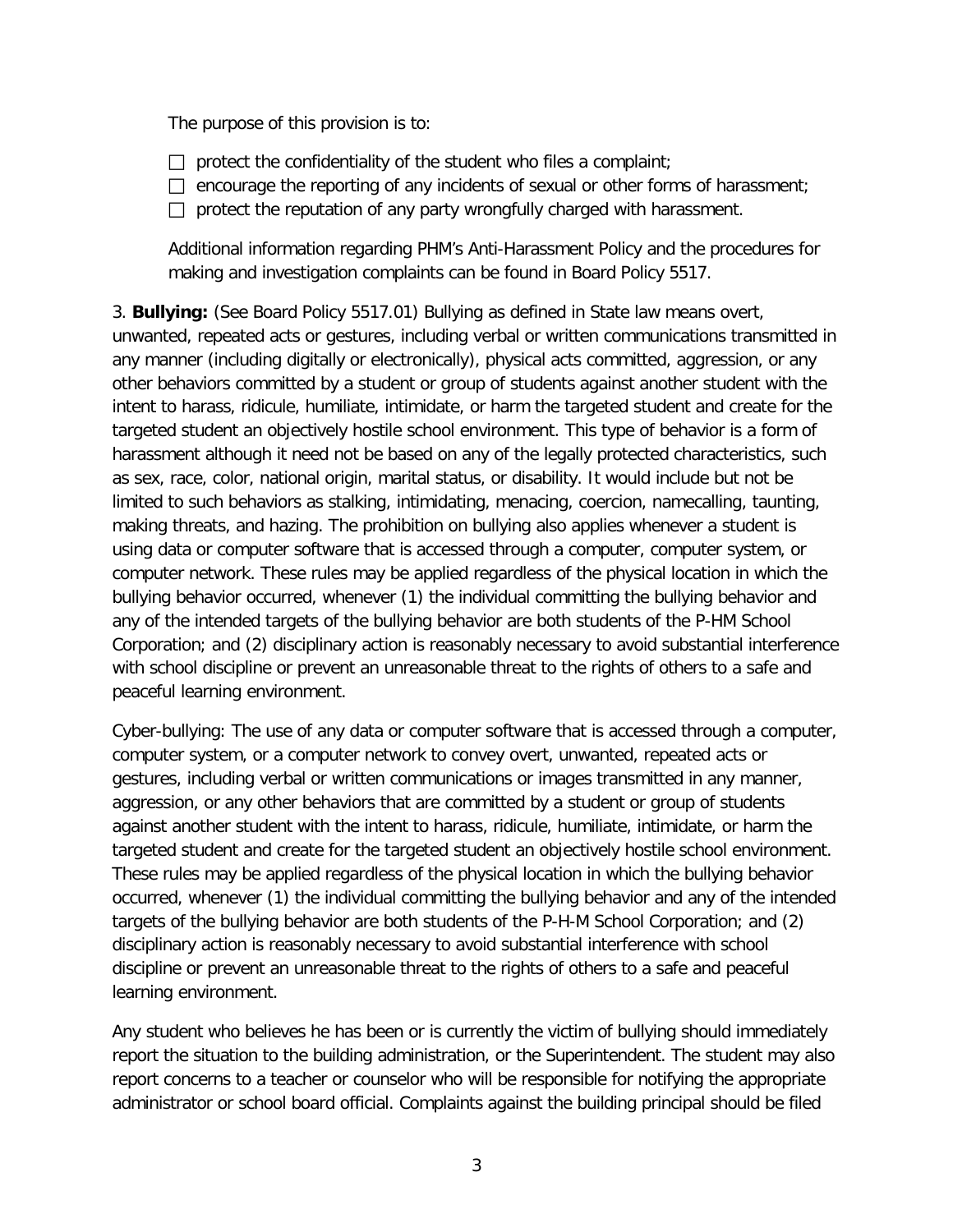with the Superintendent. Complaints against the Superintendent should be filed with the Board President.

Every student is encouraged and every staff member is required to promptly report any situation that they believe to be bullying behavior directed toward a student. Reports may be made to those identified above. Reports may be submitted anonymously.

4. **False reporting of bullying.** Students who make false reports of bullying will be subjected to discipline.

# 5. **Knowingly causing bodily harm to another person.**

### 6. **Threatening another person with bodily injury.**

7. Use of an object as a weapon; Any object that is used to threaten, harm, or harass another may be considered a weapon.

This includes but is not limited to padlocks, pens, pencils, laser pointers, jewelry and so on. Intentional injury to another may result in a report to the police as well as discipline by the school. This violation may subject a student to expulsion.

8. Possessing a firearm or any other object that is readily usable as a weapon or is dangerous to others (such as fireworks);

9. Knowledge of deadly or dangerous weapons or threats of violence. Because the School Board believes that students, staff members, and visitors are entitled to function in a safe school environment, students are required to report knowledge of deadly or dangerous weapons or threats of violence to the school administration. Failure to report such knowledge may subject the student to discipline.

10. Aggressive behavior and fighting; Penn-Harris-Madison Schools promote a safe and orderly environment for all students. Student involvement in fights or verbal confrontations on school grounds, on the school bus, at a bus stop or at any school-sponsored activity will result in disciplinary action. In addition, students will be subject to legal action.

11. Gang-related behavior; Penn-Harris-Madison Schools prohibit all gang related behavior. The School Corporation will vigorously discipline any student who conducts gang related activities at any time when the student is under the jurisdiction of the school, on any school properties, or at any school related function or activity. Examples of gang related behavior include but are limited to the following.

wearing of gang colors;

wearing of any symbols that are known to be associated with gangs;

wearing of any jewelry, clothing, or objects associated with gangs;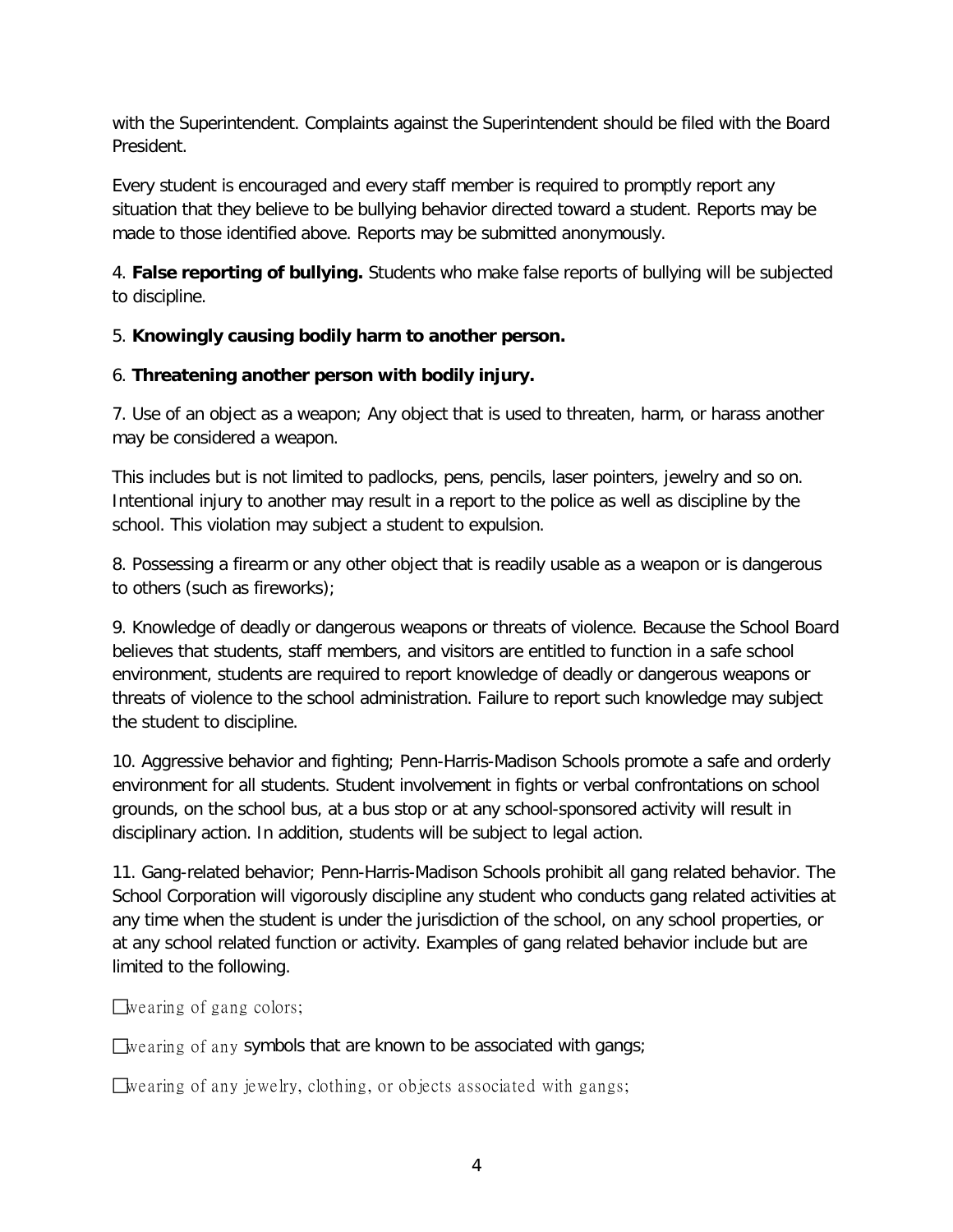$\Box$  creating, distributing, writing, drawing any symbols or having any in one's possession that are related to gangs;

flashing, flagging, or any other signs or symbols by hand or gesture that is related to gangs;

wearing of clothing in such a manner that is associated with gangs, and

 $\Box$ hny and all other actions, whether written, verbal or non-verbal that is associated with gangs.

Disciplinary action will result for any gang related behavior which may result in suspension, expulsion and referral to legal authorities

12. Possessing, providing, selling or using a drug or any type of drug-related paraphernalia except as authorized by prescription and in compliance with "Use of Medication" Policy found in this handbook

13. Possessing, providing, selling or using any substance or any type of paraphernalia represented to be a drug or drug related paraphernalia

14. Refusing to take a drug test when requested by administration

15. Tampering with the drug test

16. Consuming or being under the influence of a drug or alcohol except as authorized by prescription and in compliance with "Use of Medication" Policy found in this handbook

17. Possessing, providing or selling an alcoholic beverage

18. Possessing, providing, or using tobacco or any tobacco product

19. The possession of an electronic cigarette (generally known as "e-cigarette") is prohibited which also includes any item that looks like or is represented to be an electronic cigarette.

20. Stealing or damaging school property or property of another person

21. Possession of electronic equipment and cell phones; The school supplies most electronic equipment necessary in school. While students may possess cell phones and electronic devices on school property, students are prohibited from turning on their personal devices or allowing them to be visible during the school day without permission of a staff member. Students may be allowed to use personal or school issued electronic devices during instructional time with the permission of the instructor. The school will not be responsible for lost, stolen and/or damaged phones or electronic devices at school. By bringing electronic equipment and cell phones to school, students consent to the search of their devices for the purpose of determining ownership if the device is lost. In addition, school officials may search a student's electronic equipment and cell phone if there is reason to believe that the device contains evidence of a school rule or state/federal law violation and the search is reasonable in scope. Students using any type of personal electronic device during a class assessment (test, quiz, etc.) may be considered in violation of the academic dishonesty policy. Students using any type of personal